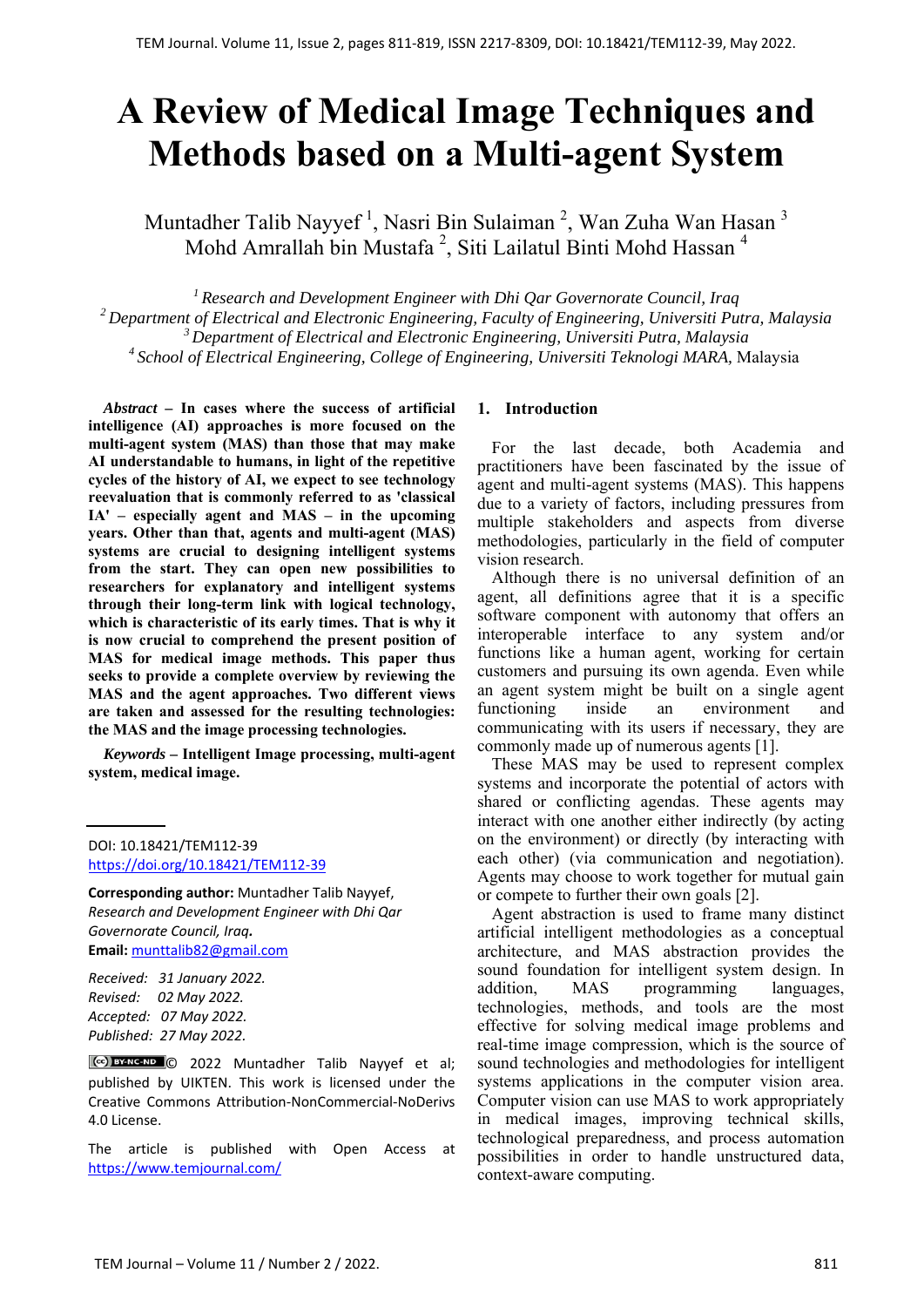In all computer vision qualities naming the medical image, image annotation, image segmentation MAS's have the power can overcome implementation and performance issues [3]. The inclusion of MAS in process automation delivers significant advantages [4].

The present study concentrates on the Agent and MAS in the medical image since it is one of the most successful methods of constructing intelligent and autonomous systems that can be understood and explained. More specifically, given the inevitable pushing towards MAS in the field of computer vision, the status already in use in intelligent systems approaches is represented by accessible image processing technologies.

## **2. Conception of Agent**

The intelligent agent is an autonomous computer system with a clever technique for solving complicated environmental problems. Any agent interacts with the environment through a cycle of agent life that implies it observes, decides, and acts. The modern approach to MAS was developed to address the most intricate problems which a single intelligent creature cannot resolve. Although every agent has an individual point of view and local control to resolve the problem separately, all the agents' decentralized data and processing in the agent society are characteristics of MAS. An agent can be thought of as sensing its surroundings through sensors and acting on them through effectors. The organs of a human-like eye, ears, etc., act as sensors for human agents, while mouths, hands, and other body parts can be considered as effectors.

Sensors are replaced with cameras and infrared range finders, and effectors are replaced by different motors in a robotic agent [5]. Figure 1 depicts the basic concept of an agent. The concept is that the sight function symbolizes the agent's capacity to perceive its surroundings, while the action function represents its decision-making process. Action is a function of mapping environmental conditions to percepts.



*Figure 1. The basic idea of Agent* 

#### *2.1. Properties of Agents*

An agent is autonomous if it functions independently of humans or other entities and has complete control over its actions and internal state. Because it collaborates with people or other agents to complete its tasks, it is social. An agent is adaptable because it detects its surroundings and responds to environmental changes on time. It is proactive because it does not simply respond to its environment but can exhibit goal-directed behavior by taking. Figure 2 shows the main characteristics of the agent [6]. Figure 2 shows the main characteristics of the agent.



*Figure 2. Primary Properties of the agent.* 

## *2.2. Agent Architectures*

Agent architectures are basic structures that facilitate effective behavior in natural, dynamic, and open environments underlying autonomous components [7]. Agents are defined by several characteristics: location, autonomy, adaptability, communication, distribution, and openness. These characteristics express what people think they need and can do to overcome. Distributed artificial intelligence difficulties and Agent types are shown in Table 1.

|  |  | Table 1. Agent types |  |
|--|--|----------------------|--|
|--|--|----------------------|--|

| Name<br>Type              | Description                                                                                                                                                                                                                                                                                  |
|---------------------------|----------------------------------------------------------------------------------------------------------------------------------------------------------------------------------------------------------------------------------------------------------------------------------------------|
| Simple<br>reflex          | Agents are reactive and frequently consist<br>of a basic rule-based framework that<br>matches sensory inputs to an actuator<br>response.                                                                                                                                                     |
| Model-<br>hased<br>reflex | Agents are reactive, and the game imparts<br>a more fundamental understanding of<br>environmental influence<br>while still<br>utilizing some form of the conditional rule<br>hase                                                                                                            |
| Goal-<br>based            | Agents must see how different actions<br>affect outcomes to attain the desired goal,<br>distinguishing between goal and non-goal<br>states. Changes the decision-making<br>perspective to make the concept of a goal<br>more accessible; It is possible to have<br>proactive features.       |
| Utility-<br>based         | Ascribes a sense of utility or perceived<br>value, to any potential state, allowing more<br>prosperous and more flexible interaction<br>with the environment but necessitating the<br>development of ways to assign utility to all<br>possible states. Proactive features are<br>conceivable |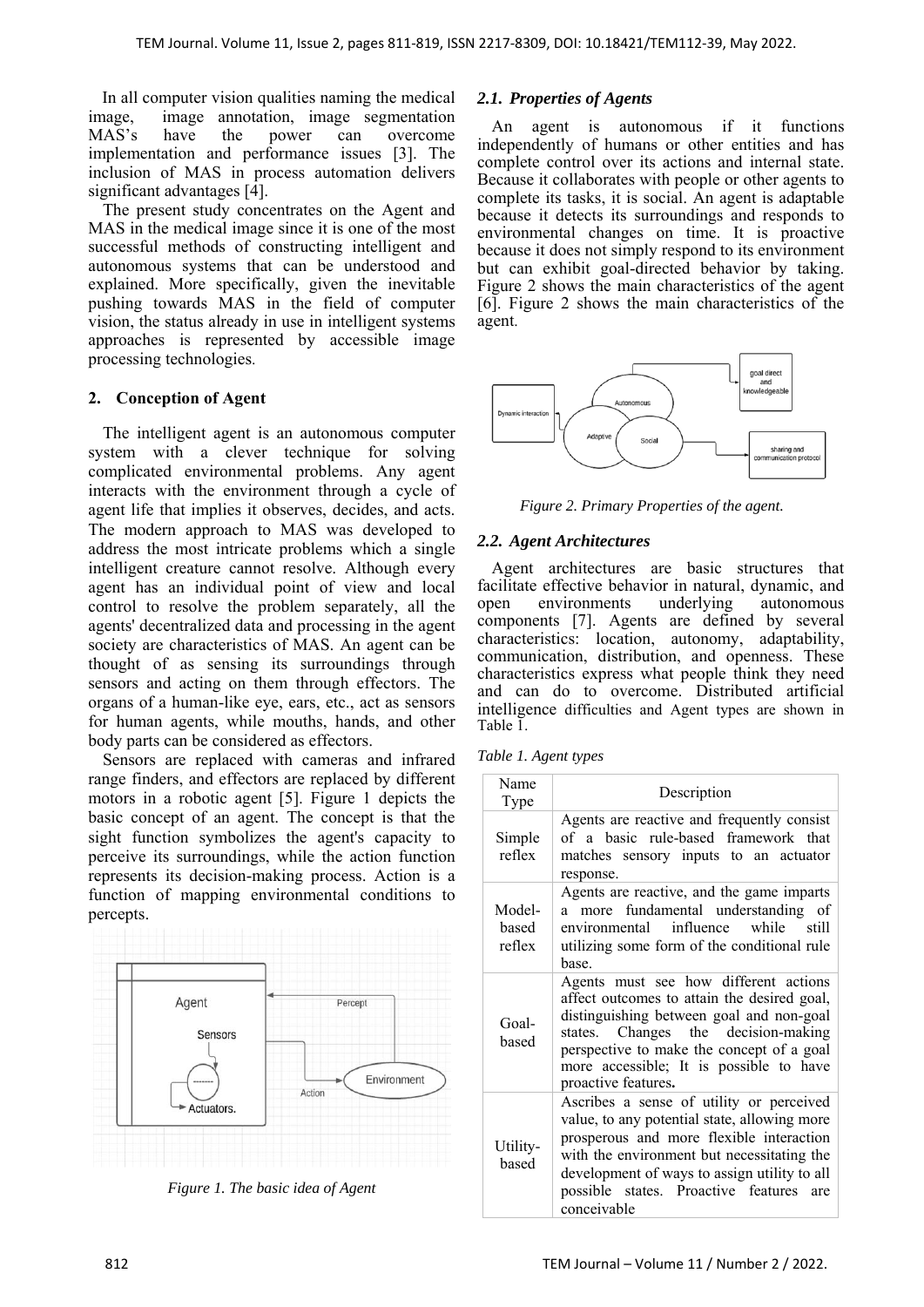## *2.3. Agent and Environments*

The agent might also modify the environment in which an agent's behavior is impacted. They often consider the environment as the factor that impacts an agent; however, in this case, the influence is reciprocal. An environment is anything in the world surrounding the agent that is not a part of the agent. They may define the environment as anything that surrounds yet is separate from the agent and its behaviors. This is where the agent lives' or operates and provides the agent with something to sense and somewhere to move around [8]. Table 2 illustrates the agent environment properties.

|  |  | Table 2. Agent Environment Properties |
|--|--|---------------------------------------|
|--|--|---------------------------------------|

| Environment                                   | Properties                                                                                                                                                                                                                                                 |  |  |
|-----------------------------------------------|------------------------------------------------------------------------------------------------------------------------------------------------------------------------------------------------------------------------------------------------------------|--|--|
| Accessible<br>versus<br>inaccessible          | The agent may acquire complete,<br>accurate, and up-to-date information<br>on the state of the environment in an<br>accessible setting. In this sense, most<br>real-world surroundings<br>are<br>inaccessible.                                             |  |  |
| Deterministic<br>versus non-<br>deterministic | A deterministic environment in which<br>each action has a single guaranteed<br>outcome. There is no ambiguity about<br>the state that will arise from that<br>action; alternatively, it is a non-<br>deterministic environment.                            |  |  |
| Static versus<br>dynamic                      | A static environment is one in which<br>the agent's activities are the only thing<br>expected to change. On the other hand,<br>a dynamic environment has other<br>processes acting on it and so changes<br>in ways that are beyond the agent's<br>control. |  |  |
| Discrete<br>versus<br>continuous              | An environment is discrete if there are<br>a fixed, the finite number of actions<br>and percepts in it; otherwise, it is<br>continuous.                                                                                                                    |  |  |

## **3. Multi-agent Systems (MAS)**

A multi-agent system is a fully integrated system with several intelligent agents engaging with one another to achieve a set of goals or complete a set of tasks. An agent is software that takes autonomous, logical, or preset actions to help a system achieve its goals. These agents have self-contained capabilities, including autonomy, scalability, flexibility, and the ability to solve complicated system difficulties as a group [9]. MASs have this capability because these agents, or intelligent and autonomous units, work together to meet the system's overall requirements [10]. Agents are kept up to speed on the system state and have complete control over their internal status, behavior, and actions. Classification of multi-agent systems based on their characteristics is shown in Table 3.



*Figure 2. Operation of a multi-agent system* 

#### *Table 3. Characteristics in MAS*

| <b>Characteristics</b>                     | Description                                                                                                                                                                                                                                                                                                                                                                                                                                                                                                                     |  |
|--------------------------------------------|---------------------------------------------------------------------------------------------------------------------------------------------------------------------------------------------------------------------------------------------------------------------------------------------------------------------------------------------------------------------------------------------------------------------------------------------------------------------------------------------------------------------------------|--|
| Hierarchy                                  | AMAS agents can define objectives<br>and goals for the other agents in the<br>MAS. It might be regarded as an<br>agent's leadership quality. We can<br>identify two sorts of MAS's based on<br>this attribute. There are two types of<br>MASs: leader-follower MASs and<br>leaderless MAS. The process of other<br>agents is immediately affected by the<br>leader agent following MAS. In<br>leaderless MAS, each agent has<br>decision-making authority and can<br>perform independent activities<br>to<br>meet design goals. |  |
| Linear/Non-<br>linear decision<br>function | The variation of MAS's decision<br>function output with input parameter<br>modification can categorize MASs.<br>The output of a decision function is<br>classified as linear if it is proportional<br>to the input fluctuations from the<br>environment, and it can be<br>easily<br>mathematically.<br>examined<br>The<br>judgments made by non-linear MAS<br>proportional<br>to<br>the<br>not<br>are<br>environmental input parameters.                                                                                        |  |
| Communication                              | Agents in MAS<br>can communicate<br>with one another using bidirectional<br>communication channels.<br>Data<br>or<br>information communication might be<br>triggered by an event or by the<br>passage of time. In time-triggered<br>MASs, the agents continually collect<br>data from sensors, process it, and<br>share it with other relevant agents at<br>Agents<br>in<br>pre-determined times.<br>event-triggered<br><b>MAS</b><br>only<br>communicate when<br>specific<br>a                                                 |  |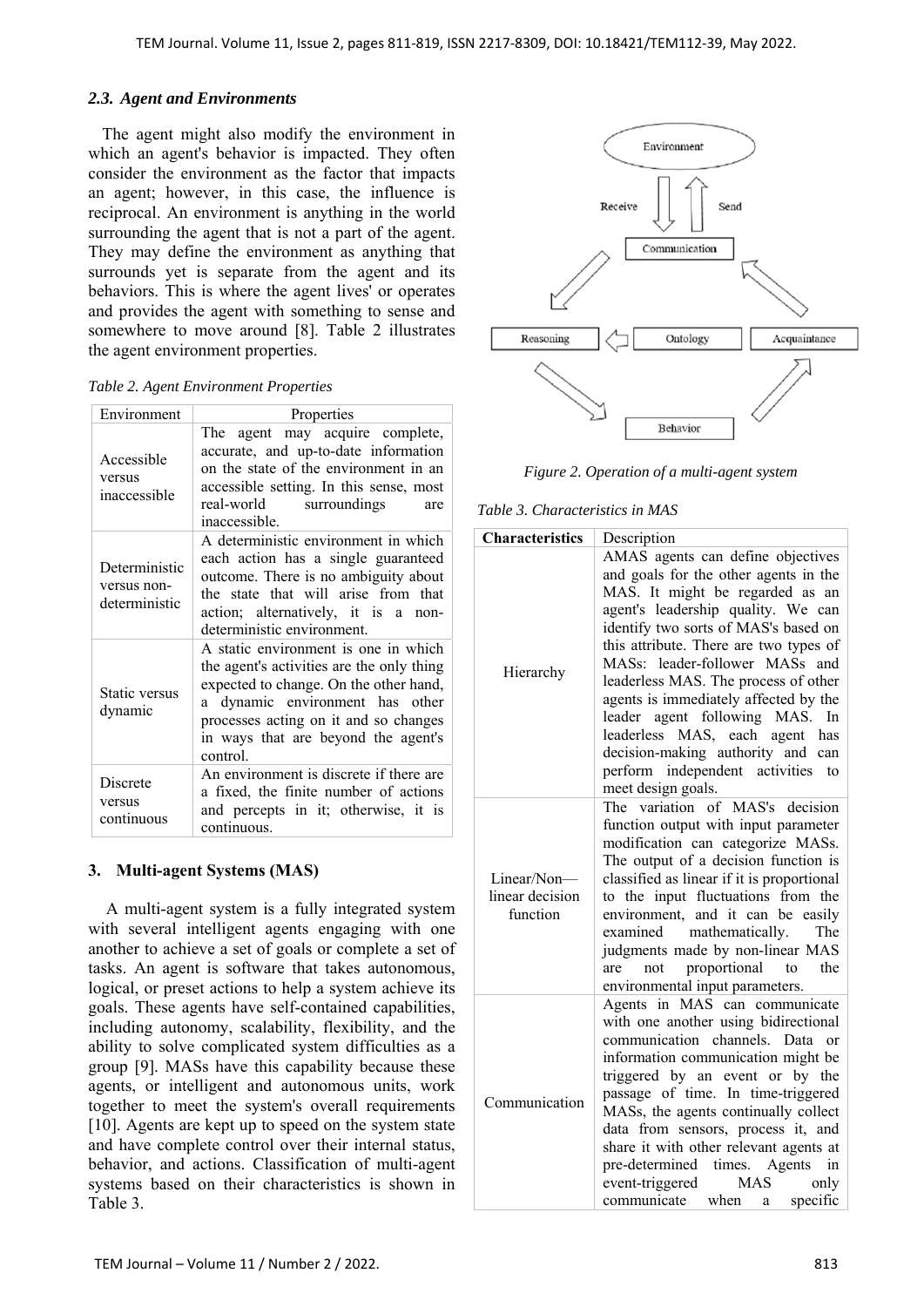|          | environmental change occurs or when<br>a scheduled activity is completed.                                                                                                                                                                                                                                                                                                                                                                                                                                                  |
|----------|----------------------------------------------------------------------------------------------------------------------------------------------------------------------------------------------------------------------------------------------------------------------------------------------------------------------------------------------------------------------------------------------------------------------------------------------------------------------------------------------------------------------------|
| Topology | The topology of MASs can also be<br>used to classify them. Agent locations<br>and inter-agent connections differ.<br>Static and dynamic topologies are the<br>two most common forms. In static<br>topology, an agent's interactions with<br>other agents remain constant, and its<br>placement in the environment<br>remains constant. However, in a<br>dynamic topology, the placement of<br>agents in the environment changes<br>overtime to make their interactions<br>and communication patterns with<br>other agents. |

Based on the previous table, it can be summarized accurately in Table 4.

*Table 4. Feature Categorization in MAS* 

| Feature       | Categorization            |
|---------------|---------------------------|
| Hierarchy     | Leader-follow             |
|               | Leaderless                |
| Decision      | Linear Decision           |
|               | <b>Function</b>           |
|               | Non-Linear Decision<br>п. |
|               | Function                  |
| Communication | Event triggered           |
|               | Time triggered            |
|               |                           |
| Topology      | Static agents             |
|               | Dynamic agents            |

## *3.1. MAS Applications*

The importance of providing quick and powerful computing and simulation tools, such as artificial intelligence, in current complex systems to deal with the significant data problem is of special sign cancel. This shift in computing resulted in the development of Multi-Agent System (MAS) technology, which focuses on agent design at the micro-level and social system design at the macro level. MAS seeks to solve complicated issues by utilizing the collaborative and autonomous properties known as agents. Diagnostics, condition monitoring, power system restoration, market simulation, network control, automation logistics, manufacturing, operational research and management science, socio-technical studies, land use and land conversion, industrial engineering, technological innovation, control engineering, and workbox systems are among the applications for which MAS technology is being developed. Furthermore, the technology has progressed to the point where most MASs are being relocated from the lab to the field, allowing the industry to acquire experience with MASs while also evaluating them. MAS has been used extensively in power engineering [11], [12]. A list of some of the applications is presented in Table 5.

| Table 5. Fames Seven Applications Domain In MAS |
|-------------------------------------------------|
|-------------------------------------------------|

| NO             | Applications               | Domain                                                                                                                                                                                                                                                                                                                                                               |
|----------------|----------------------------|----------------------------------------------------------------------------------------------------------------------------------------------------------------------------------------------------------------------------------------------------------------------------------------------------------------------------------------------------------------------|
|                | Office                     | filtering,<br>Mail<br>meeting                                                                                                                                                                                                                                                                                                                                        |
| 1              | automation/                | scheduling, intelligent assistance,                                                                                                                                                                                                                                                                                                                                  |
|                | engineering                | training,<br>and performance                                                                                                                                                                                                                                                                                                                                         |
|                | support                    | support                                                                                                                                                                                                                                                                                                                                                              |
| $\overline{c}$ | Information                | Retrieval,<br>filtering,<br>and                                                                                                                                                                                                                                                                                                                                      |
|                | access                     | integration from multiple sources                                                                                                                                                                                                                                                                                                                                    |
| 3              | Network<br>management      | Using a network management<br>system, network administration<br>is administering, managing, and<br>data<br>operating<br>network.<br>$\mathbf{a}$<br>Modern network management<br>use software and<br>systems<br>hardware to collect and analyze<br>data regularly and send out<br>configuration changes to increase<br>performance, reliability,<br>and<br>security. |
| 4              | Smart grid<br>operation    | grid is<br>smart<br>an energy<br>A<br>network that employs digital<br>communications technology<br>to<br>enable the two-way flow of<br>electricity and data<br>and the<br>detection,<br>reaction,<br>and<br>prevention of changes in usage<br>and other issues. Smart grids are<br>self-healing and allow power<br>users to influence how the<br>system operates.    |
| 5              | Monitoring                 | Monitoring is the process of<br>gathering, analyzing, and<br>interpreting data to follow a<br>program's progress toward its<br>objectives<br>and<br>guide<br>to<br>management decisions.                                                                                                                                                                             |
| 6              | Power<br>system<br>control | Power system control requires<br>maintaining<br>intended<br>performance and stabilizing the<br>system after a disruption, such as<br>circuit<br>short<br>and loss<br>of<br>a<br>generation or load. Power system<br>the power<br>controls<br>to keep<br>safe<br>and<br>system<br>secure<br>by<br>preventing harmful events.                                          |
| 7              | Protection                 | Protection is any step taken to<br>safeguard anything from damage<br>caused by external factors.                                                                                                                                                                                                                                                                     |

## *3.2. Application of MAS based on software platforms*

Various literatures give several open-source agent platforms for executing any MAS system. With these agent platforms, it becomes much easier to design MAS for challenging systems. Java Agent Development Framework is one of them (JADE, Zeus, VOLTRON) and can summarize various software platforms in MAS, which is shown in Table 6.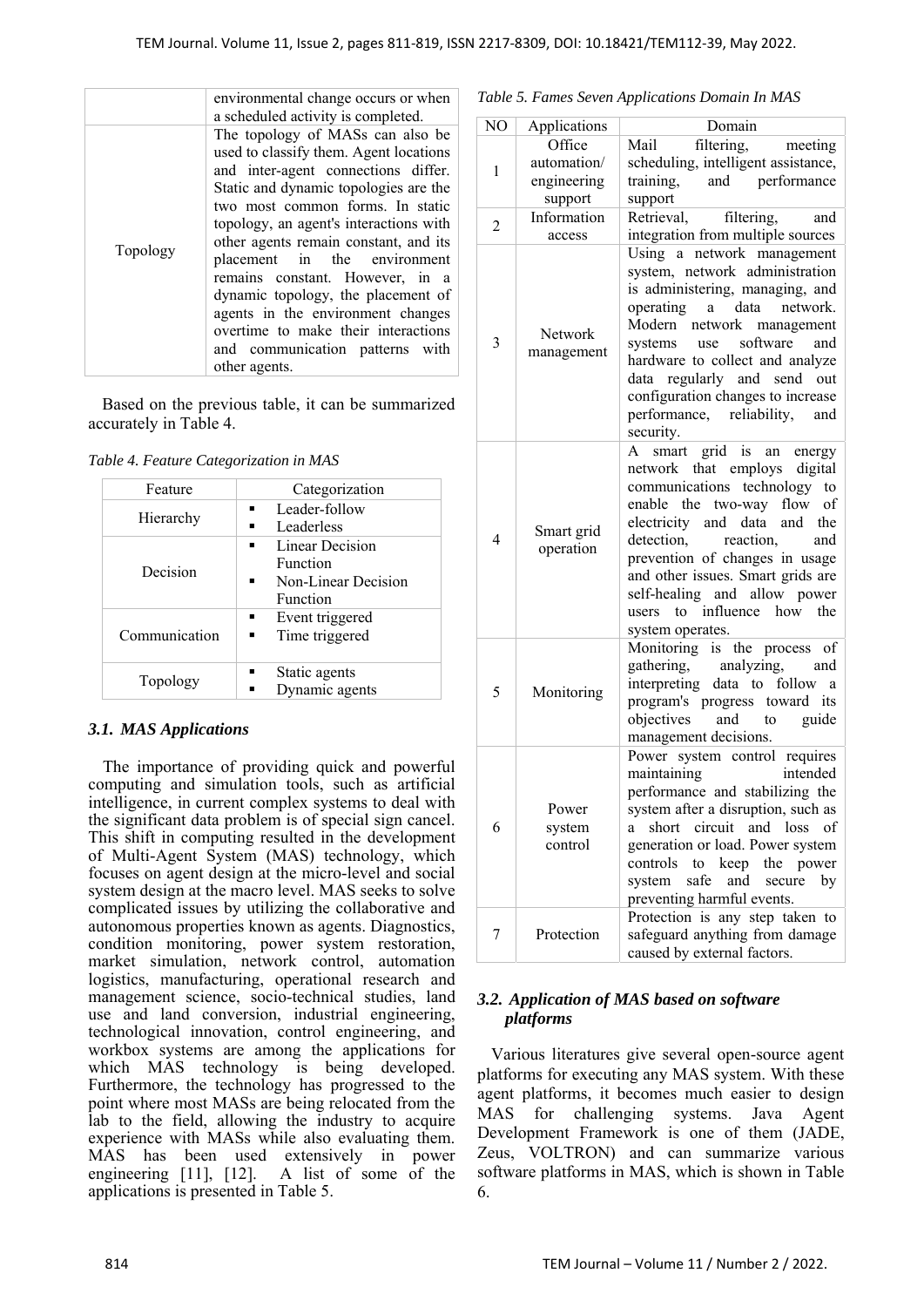| <b>Features</b>                | Jade                           | Zeus                          | Voltrons                                |
|--------------------------------|--------------------------------|-------------------------------|-----------------------------------------|
| <b>Free and</b><br>open source | ✓                              | ✓                             |                                         |
| <b>FIPA</b><br>compliant       | ✓                              | ✓                             | 区                                       |
| <b>Editor</b>                  | Comman<br>d-line               | GUI                           | Command-<br>line                        |
| <b>Platform</b>                | Active,<br>updated             | Discontinued                  | Active,<br>updated                      |
| Programmin<br>g language       | Java-<br>based                 | Java-based                    | Programmin<br>g language<br>independent |
| merit                          | A stable<br>platform           | Development<br>al ease        | Support for<br>hardware<br>drivers      |
| Limitation                     | New<br>developer<br>challenges | Documentatio<br>n is lacking. | Limited<br>industry<br>adoption         |
| Appropriate<br>usage           | Scalable<br>systems            | Rapid<br>prototyping          | Building<br>energy<br>management        |

## *3.3. Merits and Limitations of MAS*

Every technology has advantages and disadvantages, and MAS is no exception. There are certain drawbacks of using MAS and some advantages that have to be considered. In Table 7 below, the benefits and limits are briefly described.

*Table 7. Merits and Limitations of MAS* 

| Merits                   | Limitations                          |
|--------------------------|--------------------------------------|
| • MAS as a method for    | behavior:<br>$\blacksquare$ Emergent |
| developing resilient,    | Unpredictable results<br>are         |
| flexible.<br>and         | possible because agents are          |
| extensible systems       | independent and scattered.           |
| · Distributed            | While agents' aims<br>and            |
| architecture: The        | objectives<br>he<br>can              |
| distributed character    | programmed, the effects of           |
| of the generation        | run-time interactions are not        |
| <b>MAS</b><br>feeds into | always predictable.                  |
| design schemes that      | Portability: Implementing<br>٠       |
| rely on<br>local         | hypothetical MAS ideas and           |
| knowledge and            | architectures on hardware            |
| decision-making.         | might be difficult.                  |
| • MAS provides           | Scalability: With today's<br>٠       |
| edibility in various     | computing capability,                |
| methods, including       | researchers can model larger         |
| "plug and play"          | micro-grids with several             |
| system changes and       | agents coordinating actions          |
| types<br>diverse<br>of   | on a single platform.                |
| agents that model        | Security: As infrastructure<br>٠     |
| heterogeneous            | shifts from primarily                |
| sources and loads.       | physical<br>to<br>smarter            |
| Resilience: MAS can<br>٠ | technology, the risk of              |
| react and adjust to      | security and privacy breaches        |
| problems<br>fast.        | malevolent external<br>from          |
| Changes in network       | actors and disruptive forces         |
| topology (such as        | increases.                           |

| disconnecting a load   |  |
|------------------------|--|
| or generator) will not |  |
| disrupt both local and |  |
| global<br>system       |  |
| objectives (such as    |  |
| stability<br>and       |  |
| efficiency).           |  |

#### **4. Review Methodology**

Our goal is to evaluate and assess sustainable agent and MAS research over the last decade from various angles, (ii) offer a unified conceptual framework for sustainable MAS, (iii) emphasize the significance of reliable MAS, and (iv) design a specialized field named medical picture application, (iv) give a case study of long-term MAS, and (v) identify gaps in the research that need to be filled. It was removed from the review because the study covered a broad and imitable "sustainable" approach. We looked at publications from journals and sources that primarily appeal to industrial and applied sciences. This study aims to examine and extract relevant information from journals to assist academics and practitioners in formulating a response that is targeted to their specific business needs. We began the review by searching SCOPUS for Title, Abstract, and Keyword using the keywords (Agent or MAS) (agent model AND MAS review) and narrowing the results to peer-reviewed publications published in English language journals after 2018. This resulted in a total of 788 articles in various subject areas. Figure 3 shows the search strategy for literature in this review article. Firstly, we seek to carefully describe and consolidate the differential knowledge of current literary studies and provide a complete additional analysis of the problems of the agent and the MAS in image processing applications.

Most articles include "image segmentation in multi-agent systems" and other search phrases. We discovered that the phrase "agent for image processing" is vague, including papers on industrial automation, edge AI, instrumentation, non-process type entities, and self-driving cars. Finally, we focused our search on the application of MAS in image processing, such as compression of images based on MAS, segmentation in medical images, and image revival. It shows that several MAS-based approaches are applied to the image segmentation to produce a successful search with the promising performance achieved using powerful MAS algorithms.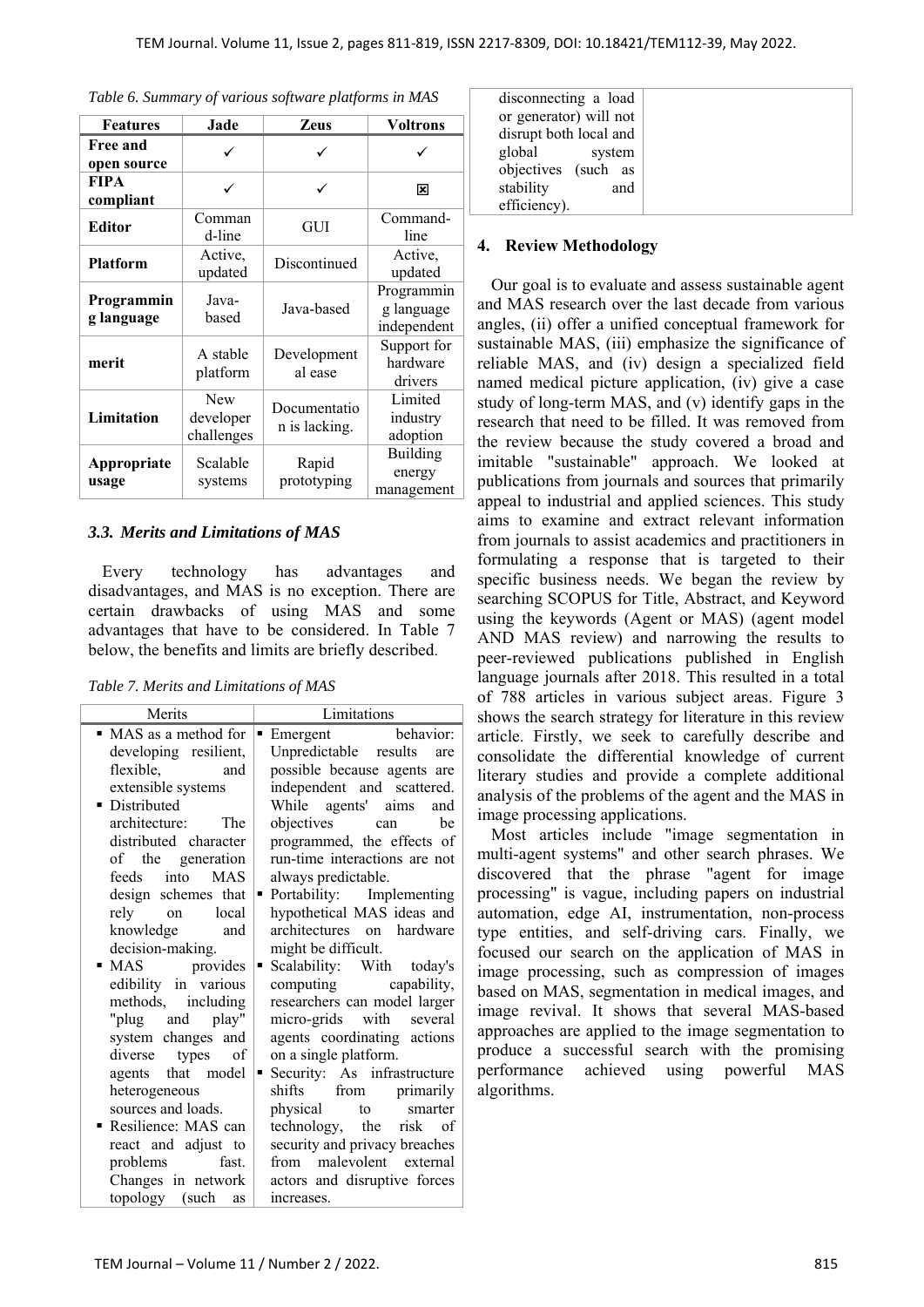

*Figure 3. Keywords search techniques* 

## **5. Review finding on MAS in medical Image**

Recent advances in machine learning, particularly deep learning, have increased the performance of medical picture segmentation algorithms. It yields encouraging outcomes. Nonetheless, additional issues about the learning process have been highlighted, including the requirement for vast amounts of manually segmented data, the time and energy required to train, and the potential of overfitting. Researchers are investigating the possibility of using MAS to circumvent these obstacles.

Numerous multi-agent techniques for medical image segmentation have been suggested. Agents in the first category encapsulate a pre-existing algorithm. Thus, the agents disseminate and enhance traditional segmentation methods. Specific systems employ the preprocessing tools on picture subparts to identify pixels according to a predefined set of classes which can utilize this technique for segmenting MR brain images [13]. In contrast, it is utilizing them to segment CT images [14].

A non-Autoregressive Image Captioning (NAIC) model with a training paradigm: Counterfactualscritical Multi-Agent Learning [15], (CMAL). CMAL describes NAIC as a multi-agent reinforcement learning system in which places in the goal sequence are considered agents which are learning to maximize a sentence-level reward jointly. To improve captioning performance, this project uses many unlabeled photos.

 Bennai et al. developed a method of a multi-agent system, MAS, to segment medical images. MAS permits the simultaneous identification, through many regions, thresholds, or certain features predefined with the students' learning or previous knowledge, of distinct regions without user inputs relating to the image type. MAS uses a population of interacting agents who accomplish two critical tasks:

seed separation of voxel and tissue extraction region. After all, regions have been extracted; the agents begin a collaborative process of the merge.

The advantage of this method is that it suggests a distributed adaptation of the well-known simulated rinse algorithm and incorporates the idea of social welfare, in which agents evaluate both individual and societal rationality<sup>[16]</sup>.

3D Image processing is a challenge. They proposed a solution by improving the multi-agent segmentation approach to achieve a growing method combined with contour detection. The agent checks possibilities of knowledge to make the 3D outcomes [17].

The research offers a multi-agent system and FCM-based segmentation procedure for remote sensing. This agent extracts, identifies, and fuses image 204 characteristics and obtains improved segmentation results. The critical agent is implemented based on fumigated clusters that use fluid learning and unsupervised clusters to improve the precision of segmenting results and noise immunity. The study shows promising results because of the multi-agent system in remote imaging segmentation [18].

A technique proposed in [19] to increase the precision of segmentation results and accuracy, the primary design agent for the segmentation work is carried out through the MRF-driven technique. This article shows the perfect result of the multi-agent system for remote sensing picture segmentation.

For advanced image segmentation, the method offers competitive results with machine learning algorithms that are subject to current trends in image processing. To develop a broad approach, our investigations deal with image segmentation problems. This approach defined a relevant methodology leading to relevant results. Research has shown that a well-defined multimedia suitable method can increase the continuity of research in the segmentation of medical images.

There are numerous approaches to compression to lower the size of the image. These methods take advantage of image properties and features to make the coding more condensed. Other algorithms allow restoring the original image after the image is compressed. At this level, we have to notice two kinds of image compression: compression without loss of information (lossless) [20]; in this case, the image restored has to be fully compatible with an original image; compression with information loss (loss); in this second case, the image re-restored is not fully compatible with the original image [21].

The Commission may determine the fair share of information loss based on the scope of the request for the system concerned. For example, many domains do not require a rigorous copy of the original image but only the elements that characterize it. In this case,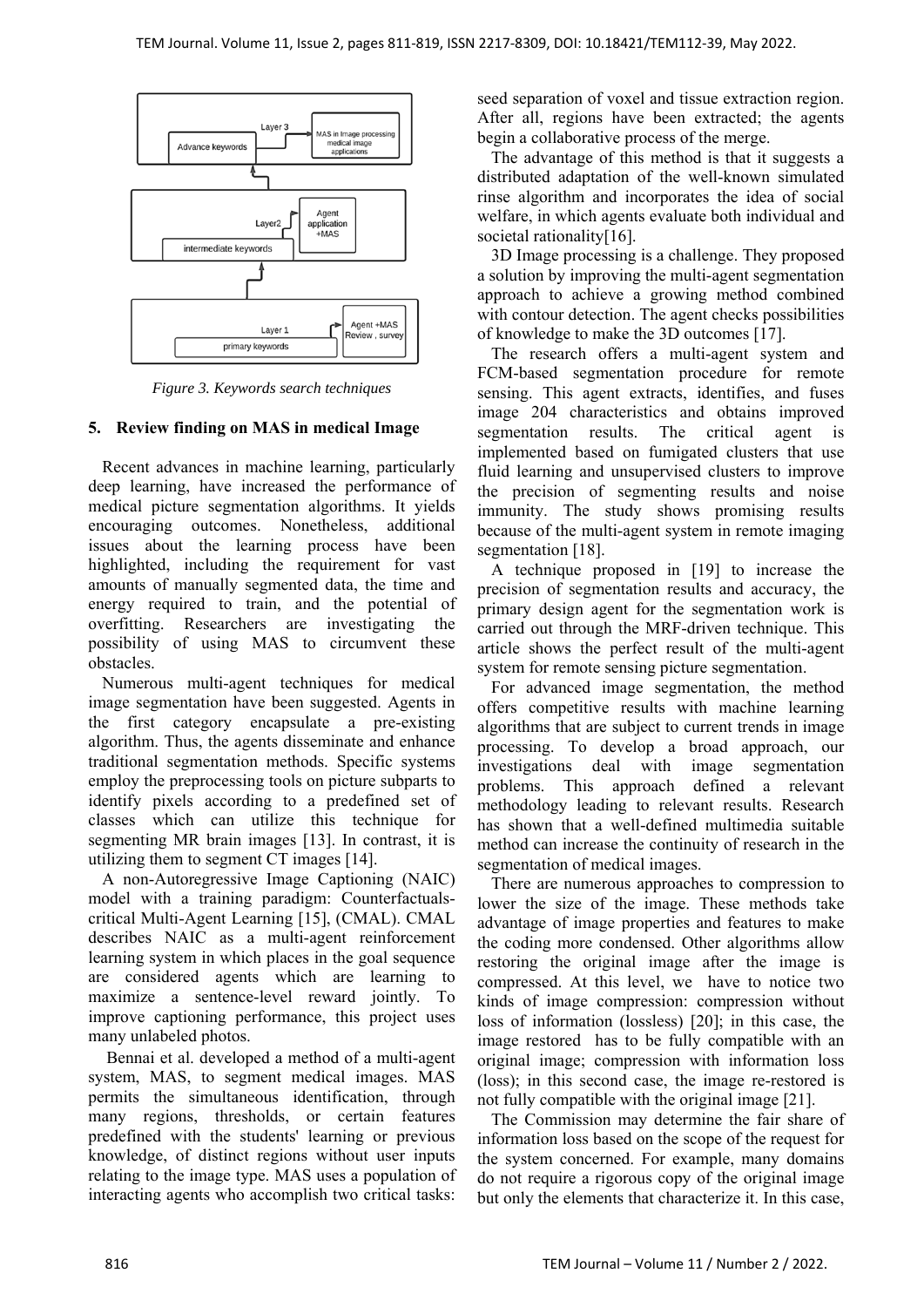one uses the second method to precisely do these critical components without deterioration [22].

Several MAS techniques have been adopted to serve the field of image compression; one approach is compression and decoding. Another approach is based on optimization in image compression [23]. NxM pixels are used for each N line and M column when compressing a table image by assigning one agent to each line. The approach is based on the RLE (Run Length Encoding) method. However, instead of storing occurrences of pixels with the same value followed by the pixel values, it uses a labeling table containing all picture pixel values. Therefore, obtaining a compressed image is a list of color labels followed by the number of color events.

Additionally, previous research established that the generalization agent distributes optimization tasks and images in MAS and then gathers optimum and suboptimal solutions. As a final consequence of its generalization criteria, the generalization agent discovers a solution that works effectively on every picture in the training set. Numerous optimizers employ various optimization techniques to determine the optimal filter bank based on separate training images. They optimize using models given by relevant formulators. The optimization technique considers both the overall compression performance of the image and the filter performance [24]

These techniques, however, have a variety of disadvantages, including an excessive number of parameters. Additionally, most existing methods were developed for a particular picture and cannot be simply adapted to another [25]. We discussed these points and left the issue open for further investigation.

Some image recognition systems have concentrated on achieving highly particular aims such as gender and age classification or recognition of a human image's facial expression. However, the workability of these approaches has been primarily evaluated in a controlled environment (several image and image positions are set in front of the camera, and lighting conditions are regulated.) This issue has encouraged many researchers to explore other solutions. The model proposed by Briones et al. depends on usage for implementing the MAS system. This agent-based technology enables the results of the global system to be significantly improved because diverse agents are responsible for performing functions in the system's operations. Every agent uses an alternative approach, and the best solution is obtained for the shared objective pursued by the agents in the system [26].

The retrieval of digital images, such as image repositories, from enormous Internet resources has become an area of great importance. Text-based retrieval is commonly utilized since it is already well-established as a method of picture retrieval. However, it is not practical since the annotating process takes time. There is also a variation in image content interpretation that influences the process of image labeling [27].

For online indexing of images [28]. Since the development of content-based indexing and retrieval systems, intelligent online picture repositories have included an intelligent technique for reindexing photographs to comprehend better the concepts contained within [29], [30].

The relevant techniques and image processing technologies based on MAS introduced in recent years are classified and displayed in Table 8. Different categories have sub-categories inside them, depending on the principal technology employed.

*Table 8. Classification of MAS approach in medical Image* 

| <b>MAS</b><br>approaches | sub-categories                                                             |
|--------------------------|----------------------------------------------------------------------------|
| Image<br>segmentation    | Preprocessing dataset<br>٠<br><b>MRI</b> dataset<br>CT dataset<br>learning |
| Image<br>Compression     | compression and decoding<br>optimization in image<br>compression           |
| Image<br>annotation      | Indexing of image<br>Text-based retrieval                                  |
| Image<br>Recognition     | Brain Tumor                                                                |
| Image<br>diagnosis       | the diagnosis of disease                                                   |

## **6. Discussion and Future Research Questions**

The fundamental question behind this piece is: "What does MAS play in the processing of medical images today?

To support a detailed answer, we thoroughly and carefully evaluate the literature. This section will further explore the characteristics of the agent and multi-agent systems, and identify the area where the proposed agent or multi-agent system methodology has leaked in the study. The primary purpose of MAS's image processing approaches today is to fulfill the demand for future intelligence work that characterizes agent-based abstractions, i.e., the cognitive skills required of distributed intelligent system components. However, the process of image retrieval can rarely be considered sufficient to meet industrial and real-world demands.

 Logic-based MAS technologies are effectively applied among some 36 papers reviewed for the real world which can only be found in the segmentation and multi-agent system, showing that non-trivial real-world applications are available..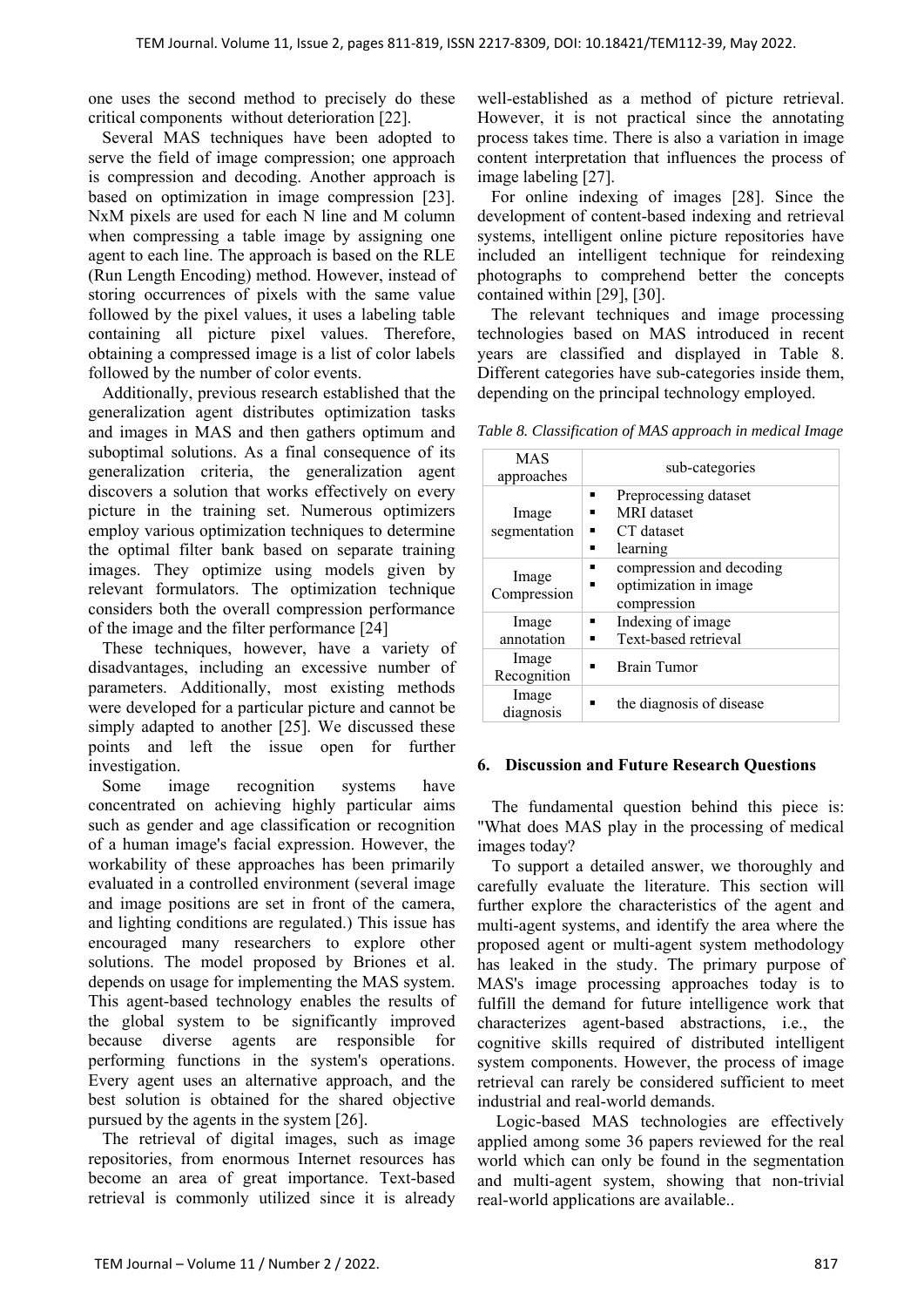Medical Image processing based on MAS was applied for segmenting, compressing, and recognition of visual patterns; nevertheless, it is worth mentioning that only the segmentation of the image of the brain tumors remained active, as shown in our review. Nonetheless, we believe that the number of advanced technologies that could be utilized in real-world domains is higher than those now used because the preceding analysis is purposefully limited to real-world applications. Therefore, it is necessary to rearticulate the study objective with more critical information about research questions to allow for a query based on this (very general and maybe generic) issue.

(Q1) What medical image processing methods based on the agent model or MAS need to be studied more effectively?

(Q2) Which features and to what extent of MAS technologies are influenced by image processing?

(Q3) Which abstractions/issues/functions of MAS, agent modeling, are not covered under the new medical image processing domain? The above questions open the door for further research work.

## **7. Conclusion**

Medical image is promising in the medical research field as a tool for the heterogeneity of methodology, tools, scope, and scale, which seriously impact the general consistency of research outcomes (not only methods) in most domains. However, MAS has also moved to other areas of research: some of the first MAS may be found in the subject of security in software engineering, for example.

Given AI's recent popularity and the potential significance of MAS in modeling complex, intelligent systems, we believe that MAS-based and technology-based agent can be of widespread interest. Therefore, this study proposes image processing based on MAS along these lines.

By using image technology, researchers consider any agent-oriented software architecture, framework, or language with a transparent logic model and capable of true technical redetermination.

The article follows the conventional MAS methods: We recall, filter, analyze, and categorize the papers manually (Google Scholar, IEEE Xplore, Since direct).

The methodological approach and the inclusion, exclusion, and analysis criteria are rigorously defined and detailed to keep the entire procedure's reproductivity tightly focused. Specifically, we consider only work to determine or use MAS technology based on the reasoning described above and for which there can be demonstrated a specific software reformation. The technologies identified via this systematic research are studied and evaluated from two distinct perspectives; MAS and agent, and agent modeling, all in order to determine which element of MAS and image processing is addressed or utilized by each technology.

## **References**

- [1]. Cardoso, R. C., & Ferrando, A. (2021). A review of agent-based programming for multi-agent systems. *Computers*, *10*(2), 16.
- [2]. Pérez, F. M., Mendez, L. Z., Martínez, J. V. B., Lima, R. S., & Fonseca, I. L. (2022). Architectural model of the human neuroregulator system based on Multi-Agent Systems and implementation of System-on-Chip using FPGA. *Microprocessors and Microsystems*, 104431.
- [3]. Mazouzi, S., & Guessoum, Z. (2021). A fast and fully distributed method for region-based image segmentation. *Journal of Real-Time Image Processing*, *18*(3), 793-806.
- [4]. Allioui, H., Sadgal, M., & Elfazziki, A. (2021). Optimized control for medical image segmentation: improved multi-agent systems agreements using Particle Swarm Optimization. *Journal of Ambient Intelligence and Humanized Computing*, *12*(9), 8867- 8885.
- [5]. Juliani, A., Berges, V. P., Teng, E., Cohen, A., Harper, J., Elion, C., ... & Lange, D. (2018). Unity: A general platform for intelligent agents. *arXiv preprint arXiv:1809.02627*.
- [6]. Bryndin, E. (2019). Collaboration of intelligent interoperable agents via smart interface. *International Journal on Data Science and Technology*, *5*(4), 66-72.
- [7]. Strannegård, C., Engsner, N., Ferrari, P., Glimmerfors, H., Södergren, M. H., Karlsson, T., ... & Skoglund, V. (2021). The ecosystem path to general AI. *arXiv preprint arXiv:2108.07578*.
- [8]. Aha, D. W. (2018). Goal reasoning: Foundations, emerging applications, and prospects. *AI Magazine*, *39*(2), 3-24.
- [9]. Barnes, C. M., Ekárt, A., Ellefsen, K. O., Glette, K., Lewis, P. R., & Tørresen, J. (2021). Behavioural Plasticity Can Help Evolving Agents in Dynamic Environments but at the Cost of Volatility. *ACM Transactions on Autonomous and Adaptive Systems (TAAS)*, *15*(4), 1-26.
- [10]. Manolache, S., & Popescu, N. (2020, October). Bio-Receptor Signal Hierarchy Model for Decision Making Agents. In *2020 International Conference on e-Health and Bioengineering (EHB)* (pp. 1-4). IEEE.
- [11]. Falco, M., & Robiolo, G. (2019, September). A systematic literature review in multi-agent systems: Patterns and trends. In *2019 XLV Latin American Computing Conference (CLEI)* (pp. 1-10). IEEE.
- [12]. Mohammed, M. A., Gunasekaran, S. S., Mostafa, S. A., Mustafa, A., & Abd Ghani, M. K. (2018, August). Implementing an agent-based multi-natural language anti-spam model. In *2018 International symposium on agent, multi-agent systems and robotics (ISAMSR)* (pp. 1-5). IEEE.